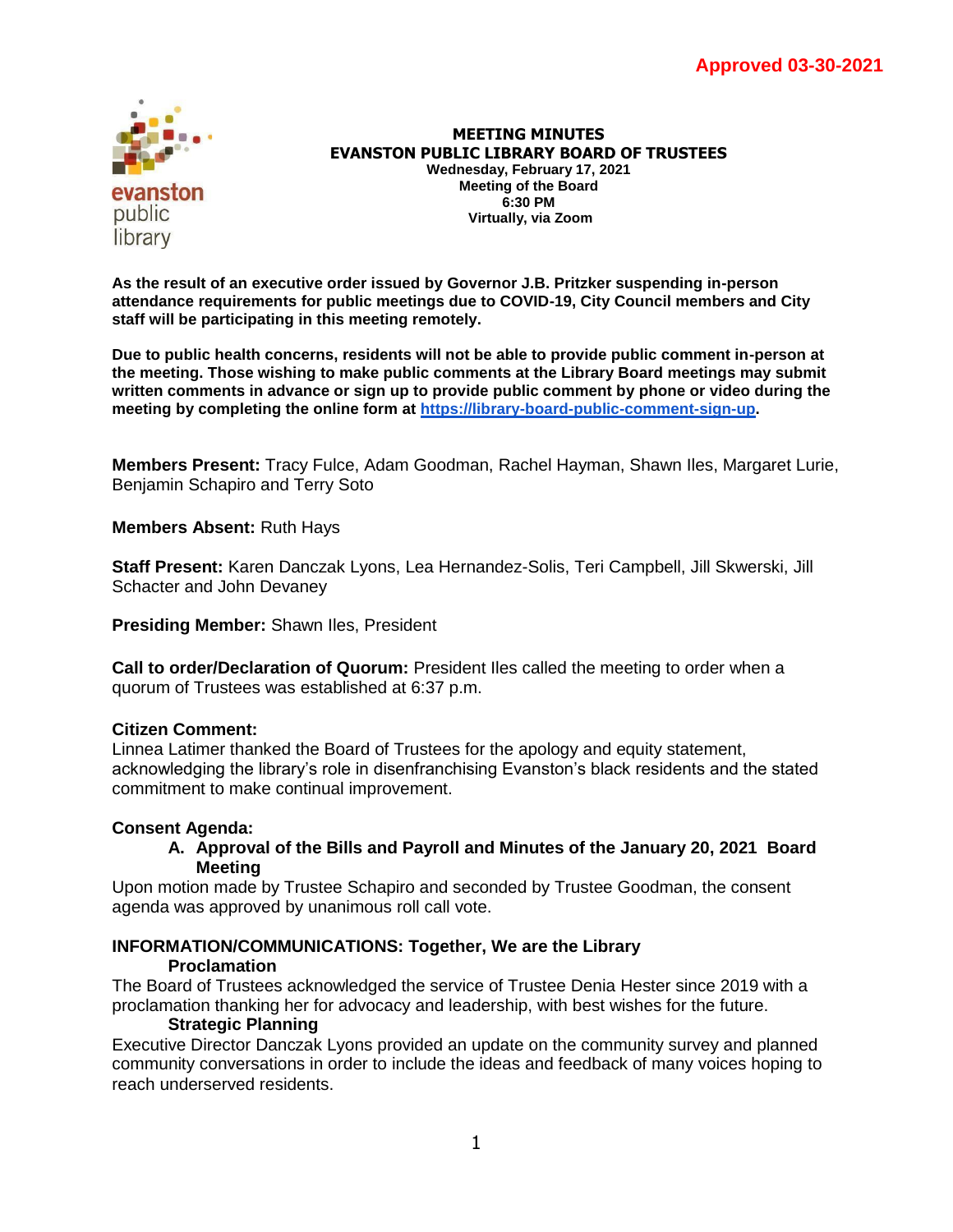### **Equity, Diversity and Inclusion (Joint Task Force): A. Joint Task Force (Update)**

Teri Campbell reported that internal working committees continue to focus on communication between depts, strengthening equity in programs and services with an assessment tool; and ongoing racial equity training hosted by an expanded corps of facilitators. The external Racial Equity Task Force worked on strategies to ensure the inclusion of our priority populations, and discussed items of high importance to the community such as the return to in-person schooling, covid vaccine hesitancy, and a future connection with the collection advisory committee. Jill Skwerski updated Trustees on the Mayor's taskforce of those asked to find solutions to communicating clear information about obtaining the vaccine locally, and questions about the safety of the vaccine itself. Trustees inquired about EPL's role in providing resources and hosting dialogue on matters of the vaccine.

**B. Report on 2020 EPL EDI efforts (Distributed in Advance)** No questions were raised about this report.

### **Library Director's Report:**

Jill Schacter provided an overview of the kick-off meeting with a well known marketing/ advertising firm who supplied a team of department leaders to collaborate on a soon to be identified project with EPL. This initial meeting included staff and external committee members.

### **Staff Report:**

## **A. Administrative Services Report**

Campbell provided an overview of the hiring activity, financial health and facility improvements happening over the last month. President Iles inquired about the status of the City of Evanston co-locating in the Main Library. To date, EPL has not received a proposed revision to the existing Memorandum of Understanding. John Devaney reported that conversations around 3rd floor electrical engineering are starting.

### **Board Development:**

### **A. ILA Legislative Meetup observations**

Trustees Hayman and President Iles reported that state legislators are very aware of the esteem with which library services are held in their communities, and that they heard concern around library closures during the pandemic. State leaders agree that libraries are underfunded in comparison to their value, and that increases to the Per Capita calculation are under consideration. Expanded broadband access proposals for rural and urban settings are included in the latest version of the Congressional Covid19 bill with hopes that it is found in the final approved legislation.

**Unfinished Business:** Approval of State Per Capita Grant Application (For Action) Upon motion made by Trustee Hayman and seconded by Trustee Lurie, the State of Illinois Per Capita Grant application was approved for submission by unanimous roll call vote.

### **New Business:**

## **A. Approval of 2020 Illinois Public Library Annual Report (For Action)**

Upon motion made by Trustee Schapiro and seconded by Trustee Fulce, the Illinois Public Library Annual report was approved for submission by unanimous roll call vote.

**B. Closed Session – Personnel (Library Director Evaluation and Contract)** Upon proper motion made by President Iles seconded by Trustee Lurie and approved by unanimous roll call vote, the Trustees commenced closed session discussion of a personnel matter.